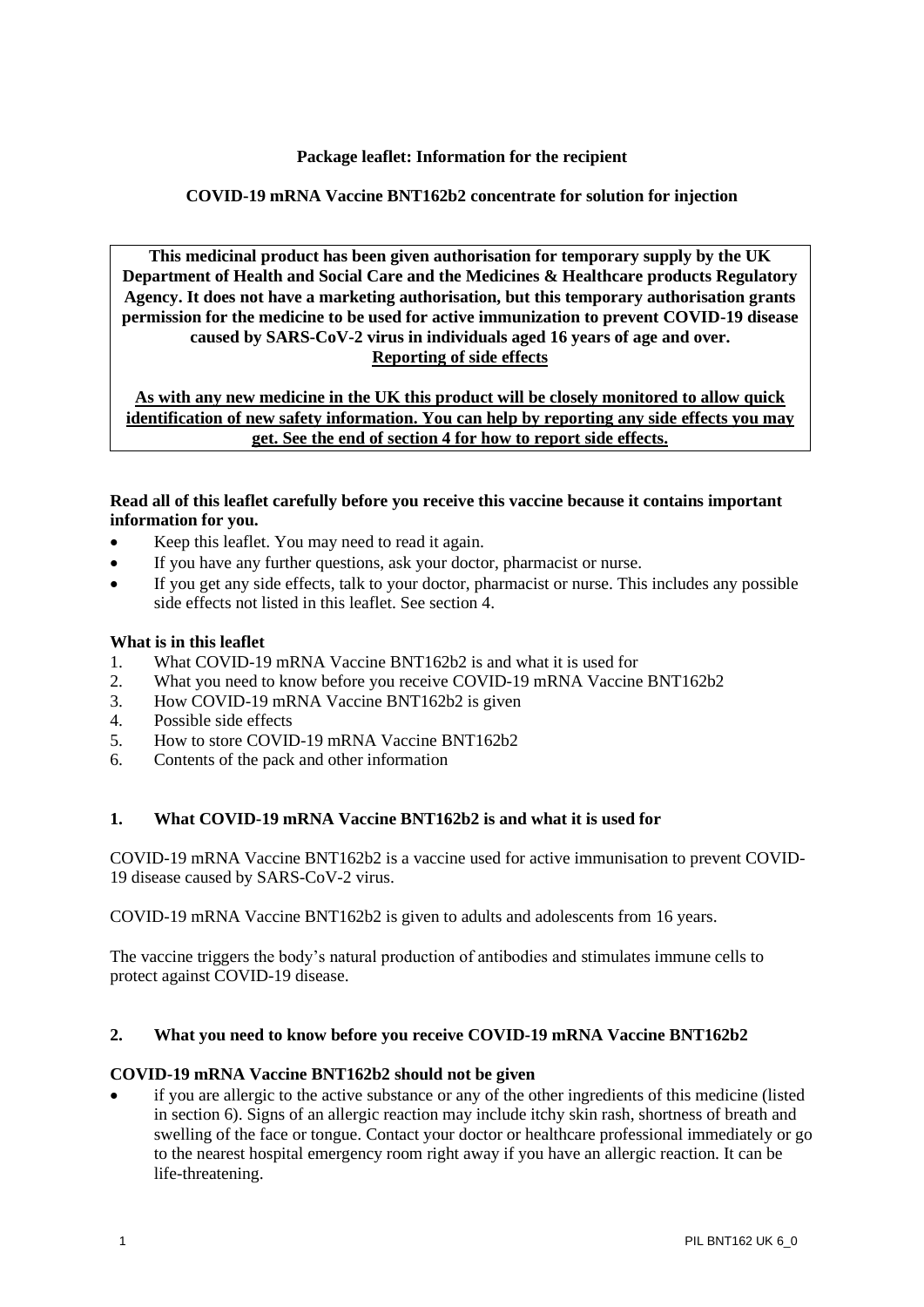# **Warnings and precautions**

Talk to your doctor, pharmacist or nurse before you are given the vaccine if you have:

- ever had a severe allergic reaction or breathing problems after any other vaccine injection or after you were given COVID-19 mRNA Vaccine BNT162b2 in the past.
- a severe illness with high fever However, a mild fever or upper airway infection, like a cold, are not reasons to delay vaccination.
- a weakened immune system, such as due to HIV infection, or are on a medicine that affects your immune system
- a bleeding problem, bruise easily or use a medicine to inhibit blood clotting

As with any vaccine, COVID-19 mRNA Vaccine BNT162b2 may not fully protect all those who receive it. No data are currently available in individuals with a weakened immune system or who are taking chronic treatment that suppresses or prevents immune responses.

#### **Children and adolescents**

COVID-19 mRNA Vaccine BNT162b2 is not recommended for children under 16 years.

# **Other medicines and COVID-19 mRNA Vaccine BNT162b2**

Tell your doctor or pharmacist if you are using, have recently used or might use any other medicines or have recently received any other vaccine.

#### **Pregnancy and breast-feeding**

If you are pregnant or breast-feeding, think you may be pregnant or are planning to have a baby, ask your doctor or pharmacist for advice before you receive this vaccine.

#### **Driving and using machines**

COVID-19 mRNA Vaccine BNT162b2 has no or negligible influence on the ability to drive and use machines. However, some of the effects mentioned under section 4 'Possible side effects' may temporarily affect the ability to drive or use machines. Do not drive or operate machinery until you are sure that you are not affected.

#### **COVID-19 mRNA Vaccine BNT162b2 contains sodium and potassium**

This vaccine contains potassium, less than 1 mmol (39 mg) per dose, i.e. essentially 'potassium-free'. This vaccine contains less than 1 mmol sodium (23 mg) per dose, that is to say essentially 'sodiumfree'.

# **3. How COVID-19 mRNA Vaccine BNT162b2 is given**

COVID-19 mRNA Vaccine BNT162b2 is given after dilution as an injection of 0.3 mL into a muscle of your upper arm.

You will receive 2 injections, given at least 21 days apart.

If you receive one dose of COVID-19 mRNA Vaccine BNT162b2, you should receive a second dose of the same vaccine at least 21 days later to complete the vaccination series. Protection against COVID-19 disease may not be maximally effective until at least 7 days after the second dose.

If you have any further questions on the use of COVID-19 mRNA Vaccine BNT162b2, ask your doctor, pharmacist or nurse.

# **4. Possible side effects**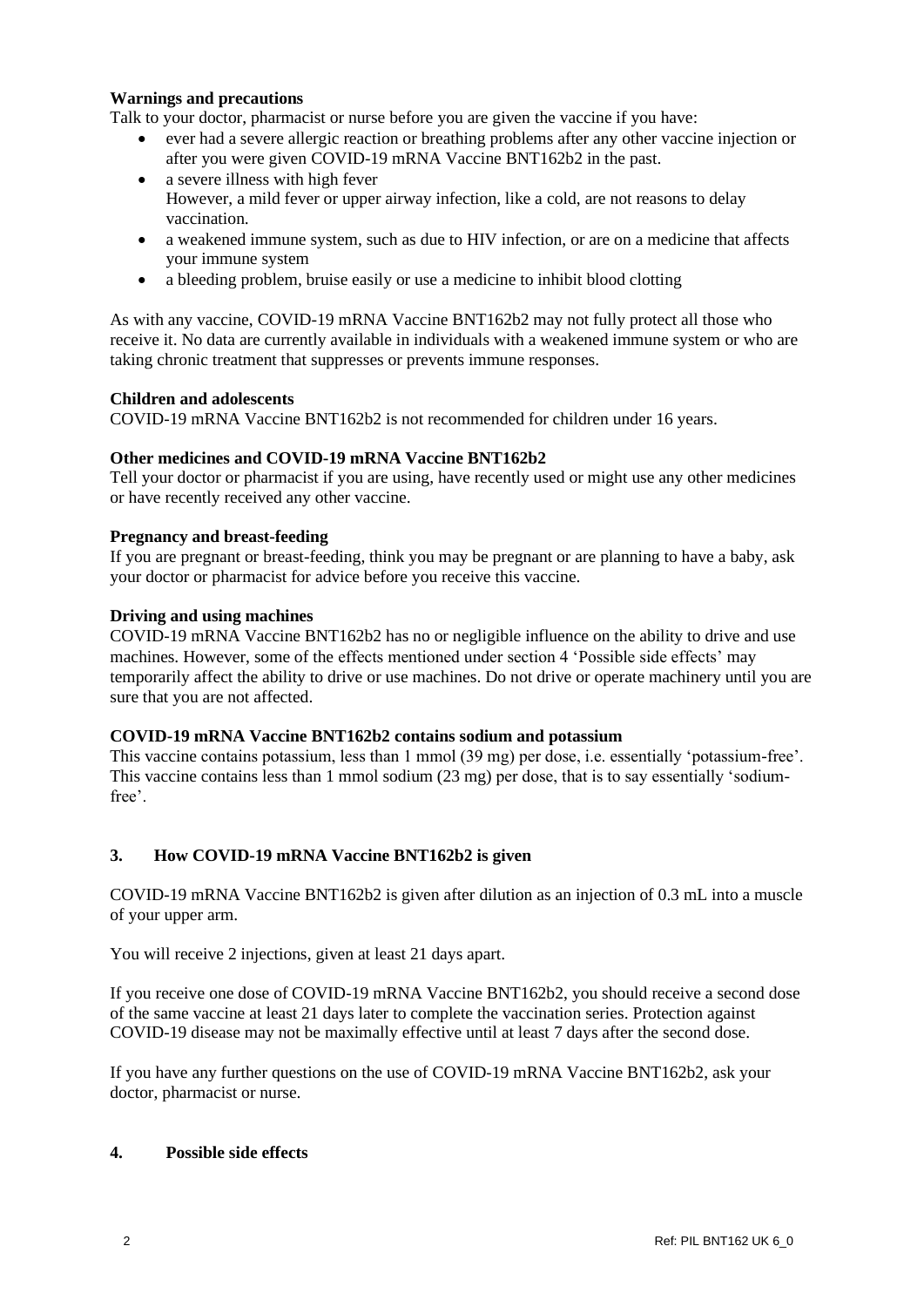Like all vaccines, COVID-19 mRNA Vaccine BNT162b2 can cause side effects, although not everybody gets them.

Most side effects are mild or moderate and go away within a few days of appearing. If side effects such as pain and/or fever are troublesome, they can be treated by medicines for pain and fever such as paracetamol.

Side effects may occur with following frequencies: **Very common:** may affect more than 1 in 10 people

- pain at injection site
- tiredness
- headache
- muscle pain
- chills
- joint pain
- fever

**Common:** may affect up to 1 in 10 people

- injection site swelling
- redness at injection site
- nausea

**Uncommon:** may affect up to 1 in 100 people

- enlarged lymph nodes
- feeling unwell

**Rare side effects:** may affect up to 1 in 1,000 people

• temporary one sided facial drooping

**Not known** (cannot be estimated from the available data)

severe allergic reaction

# **Reporting of side effects**

If you get any side effects, talk to your doctor, pharmacist or nurse. This includes any possible side effects not listed in this leaflet.

If you are concerned about an adverse event, it should be reported on a Yellow card. Reporting forms and information can be found at [https://coronavirus-yellowcard.mhra.gov.uk/](https://urldefense.proofpoint.com/v2/url?u=https-3A__coronavirus-2Dyellowcard.mhra.gov.uk_&d=DwMFAw&c=UE1eNsedaKncO0Yl_u8bfw&r=w6DflmRjAsYvVgMKqVz9KrnRxozkgmY6dohkPH9v-GQ&m=5fApxr6fCynUxULIWuMMejFo49W4_mwg7n7GUdMrc9o&s=sT1kwHYDeU7PNafh4f6EUzHYXrzBw368J0VW6QtyBJk&e=) or search for MHRA Yellow Card in the Google Play or Apple App Store and include the vaccine brand and batch/Lot number if available.

Alternatively, adverse events of concern in association with Pfizer BioNTech COVID-19 mRNA vaccine BNT 162b2 can be reported to Pfizer Medical Information on 01304 616161 or via [www.pfizersafetyreporting.com.](http://www.pfizersafetyreporting.com/)

Please do not report the same adverse event(s) to both systems as all reports will be shared between Pfizer and MHRA (in an anonymized form) and dual reporting will create unnecessary duplicates. By reporting side effects, you can help provide more information on the safety of this vaccine.

# **5. How to store COVID-19 mRNA Vaccine BNT162b2**

Do not use this medicine after the expiry date which is stated on the box and label after EXP. The expiry date refers to the last day of that month.

Store in freezer at -80 °C to -60 °C.

Store in the original package in order to protect from light.